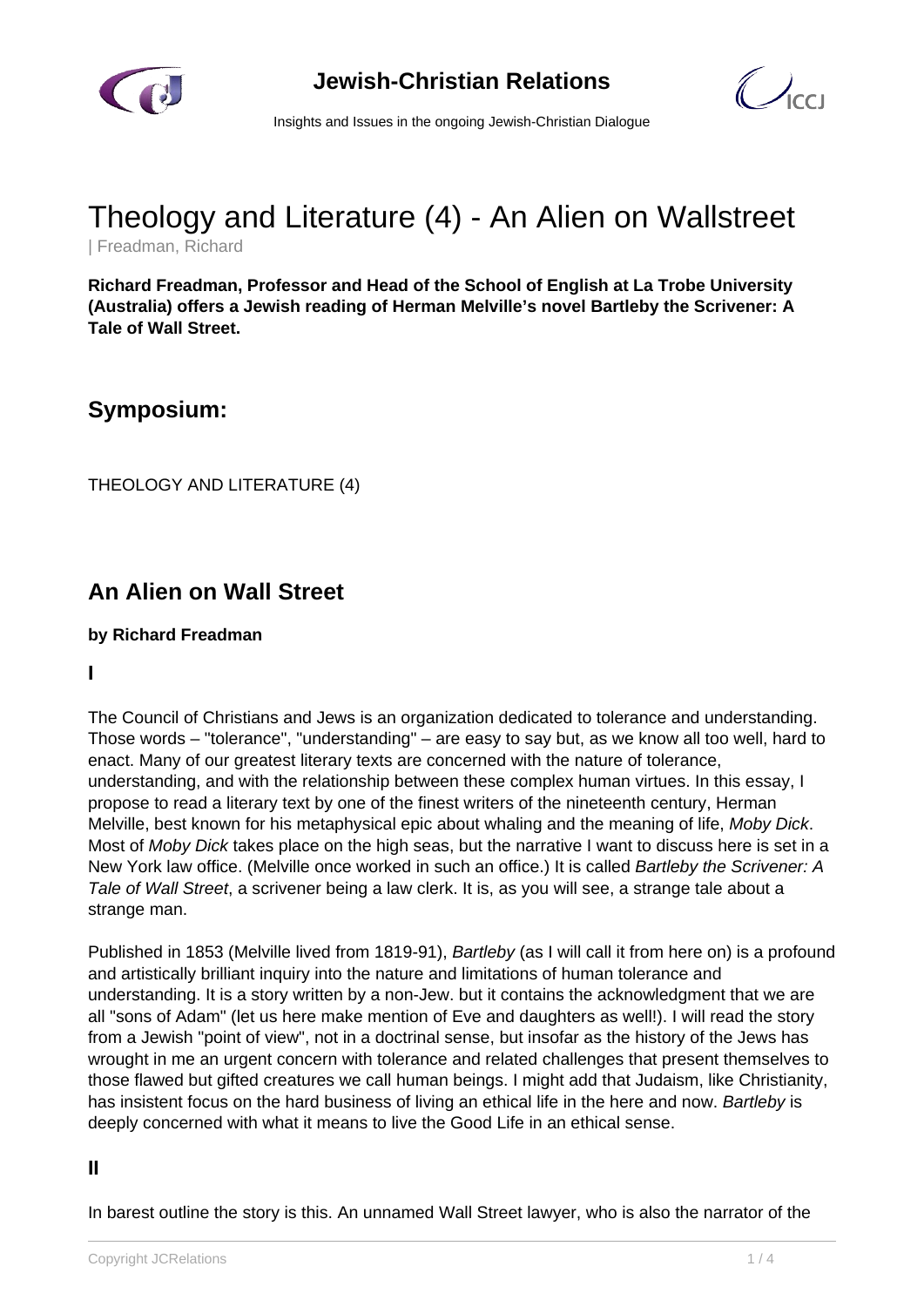story, hires Bartleby to work in his office. There are already three employees in the office: an eccentric copyist called "Turkey" – an Englishman in his 60s, given (we deduce) to heavy drinking, bouts of hyperactivity and decidedly imperfect work; another copyist, "Nippers", a man of about twenty-five, is rather tetchy and discontented, and also less than consummate in the performance of his office duties. Then there is the office boy, "Ginger Nut", aged twelve and thoroughly boyish in his ways, who runs errands and does odd jobs. The story begins with portraits of this rather motley crew. The descriptions of them are suffused with a forgiving irony, a wise acceptance of human peculiarity, that also serves as an introduction to the narrator. Early on, the lawyer alludes to the importance of "fellow-feeling" – a phrase that reinforces our sense that he is a decent ethical being; someone who values others not just for their usefulness to him, but because as human beings they are the bearers of certain rights, including the right to respect and the right to enact the particularity of their own selfhood. He even concedes them the right to do this in the workplace, though within reasonable bounds.

It is these people whom Bartleby joins in the office when he is hired as a scrivener. Initially, Bartleby strikes the lawyer as "all neat, pitiably respectable, incurably forlorn"; but, confident that he will be a good worker, he places him at a desk within easy summoning distance from his own. Bartleby"s desk, however, looks out through a window straight on to a wall. All goes smoothly for a time: Bartleby works hard and gets a great deal of monotonous work done. Then, one day when he is particularly hard-pressed, the lawyer summons Bartleby to help check copies of documents that Bartleby himself has drawn up. Whereupon Bartleby utters one of the most famous lines in American literature: "I would prefer not to". The lawyer is thunderstruck, but eventually agrees to exempt Bartleby from the tasks he prefers not to do.

Things get worse. The lawyer finds that Bartleby has taken up residence in his offices; he tries to fire him. When this fails to banish Bartleby from his premises and his life, the lawyer moves his offices. Bartleby remains in the old premises: the landlord summons the police who declare Bartleby a vagrant and take him to the Tombs, where he eventually dies – facing a wall. Throughout this saga the lawyer, at least as he tells it, tries in various ways to help Bartleby: he offers him separation payments, offers to help him find alternative work, visits him at the Tombs. But all to no avail. Moreover, he fails to learn anything about this strange, pitiful, poignant and disruptive apparition of a man. He hears reports and one rumor about Bartleby"s past that he worked for a time in the dead letter office.

I want now to look at Bartleby and the lawyer in turn; to see what they can tell us, both singly and in the way they "interact", about tolerance and understanding.

### **III**

The figure of Bartleby can be understood in many ways – this, indeed, is one of the things that stamps this story as a great piece of imaginative writing. In terms of the sort of intellectual schema we might be inclined to invoke, Bartleby can be seen as an example of a figure that haunted the nineteenth century imagination (and continues to haunt our own): the solitary. The lawyer actually refers to him as "solitary" and says of him that he is "alone in the universe". We associate the solitary particularly with Romantic and post-romantic literature. By contrast, the lawyer is more like the Enlightenment Man of Reason: he espouses the values of rationality, "common sense" (a phrase he actually uses in the story), moderation, balance, and a kind of tolerant sympathy that takes its counsel from a blend of rational appraisal and kindly "fellow-feeling". His sympathy is real – no doubt about that; but, particularly early on, it also has limits: after all, he lives an ordered and essentially conventional professional life. The lawyer is also a Christian: he consults theological writings when trying to decide what to make of Bartleby"s eruption into his life, and the story can be read as a latter-day Christian fable about an encounter between the prepossessing, charitable Christian man, and a wandering alien from human community. Another salient aspect of Bartleby is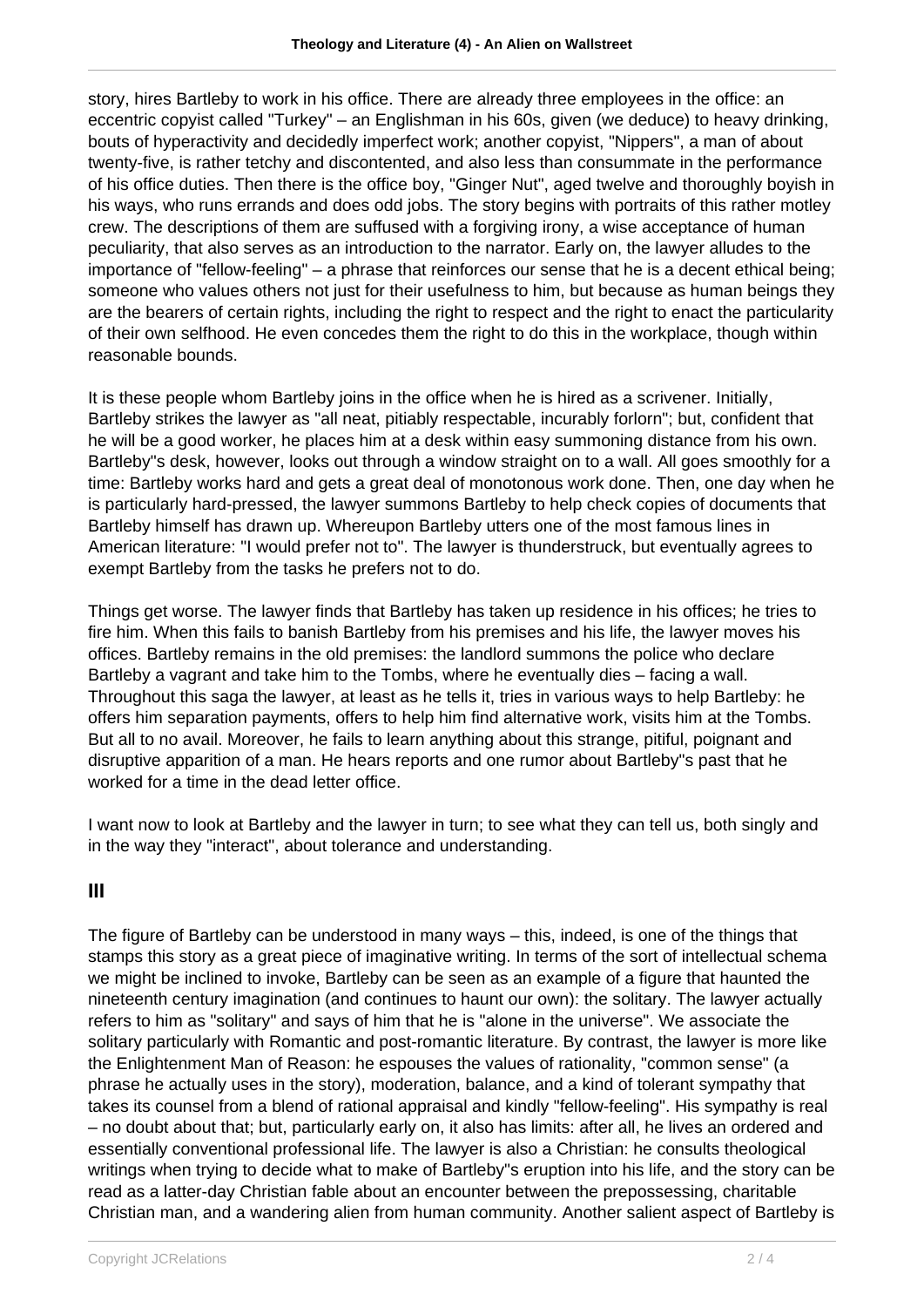that he is a man without a story; a man who volunteers nothing about his past and cannot therefore be placed by others in a narrative context that enables them to grasp and relate appropriately to his behaviour. The narrator says that Bartleby is "one of those beings about whom nothing is ascertainable".

Anthropologists sometimes describe humankind as "the story-telling animal". Human community is fundamentally constituted through the exchanging of stories, whether it be day-to-day activities like chats over coffee, or the grand cultural narratives (the Bible, the Torah) about the larger meanings of human life. Those like Bartleby who refuse to participate in the communal activity of story-telling tend to incur opprobrium because they are refusing the very medium in which social life takes place. Indeed, it is Bartleby"s disinclination to share his story, rather than his uncooperative attitude to office tasks, that constitutes his most radical act of refusal: "I would prefer not to" expresses the refusal of human community itself.

Bartleby has an extraordinarily "modern feel" about it and this is in part because it describes in strikingly modern terms certain psychological phenomena with which we are all familiar. In modern parlance, Bartleby might be called a "passive-aggressive" personality. The lawyer, indeed, comes close to describing him in just this way: "Nothing so aggravates an earnest person as a passive resistance". Passive-aggression is a potent weapon, and Bartleby"s refusal to engage with another human being, even through the expression of anger, at times drives the lawyer nearly to distraction. If Bartleby is passive aggressive – and since we are never allowed into his mind we can only speculate about this – it represents one of the aspects of his personality that is, so to speak, particular to him. However, we have already seen that Bartleby can be understood in a variety of ways, some of them particular, others according to which he is emblematic of certain human tendencies in general. When the narrator says that Bartleby is "one of those beings about whom nothing is ascertainable", it sounds as though he is identifying a rather rare and small class of human persons. But seen in another way, he is in fact identifying something about human beings in general: namely, that to some considerable degree, we are all unknown, opaque, to one another. And this applies even to those we "know" best: family, lovers, close friends. Bartleby, then, is emblematic of the strange occluded "otherness" that surrounds every human being like a kind of aura. This, too, is something that the lawyer must try to negotiate.

## **IV**

The lawyer, then, confronts a stern moral examination in the person of Bartleby. Since Bartleby reveals nothing of his inner life, he is – we might say – opaque to the nth degree. This means that however tolerant and sympathetic the lawyer may wish to be towards his aberrant scrivener, that toleration and sympathy cannot be grounded in, or directed by, understanding – at least not by understanding in the sense of being able to grasp something of the inner states and motivations of another individual. Nor can the lawyer hope to maintain his customary equanimity when confronted by a man who has nothing "ordinarily human about him"; a man who is mulish", apparently possessed by a kind of "perverseness", who shows almost no awareness of the usual protocols of behaviour, much less an inclination to observe them; who lacks the trappings that we usually esteem in others: vitality, communicativeness, sexual presence, responsiveness to others and to the world, a sense of urgency associated with commitment to shared values and projects. Little wonder, then, that Bartleby launches his employer on a roller coaster emotional journey in which, in a state of violent and uncharacteristic emotional flux, he experiences rage, bafflement, pity, puzzlement, guilt, moral self-satisfaction, feelings of power which are counterbalanced by feelings of utter powerlessness, almost emasculation – and much else.

Melville"s creative rendering of this inner turmoil is masterly, and one way of describing what happens to the lawyer is to say that this experience of tumult loosens the protective and habitual structures of what has been a benign kind of egotism; that Bartleby inadvertently forces the lawyer